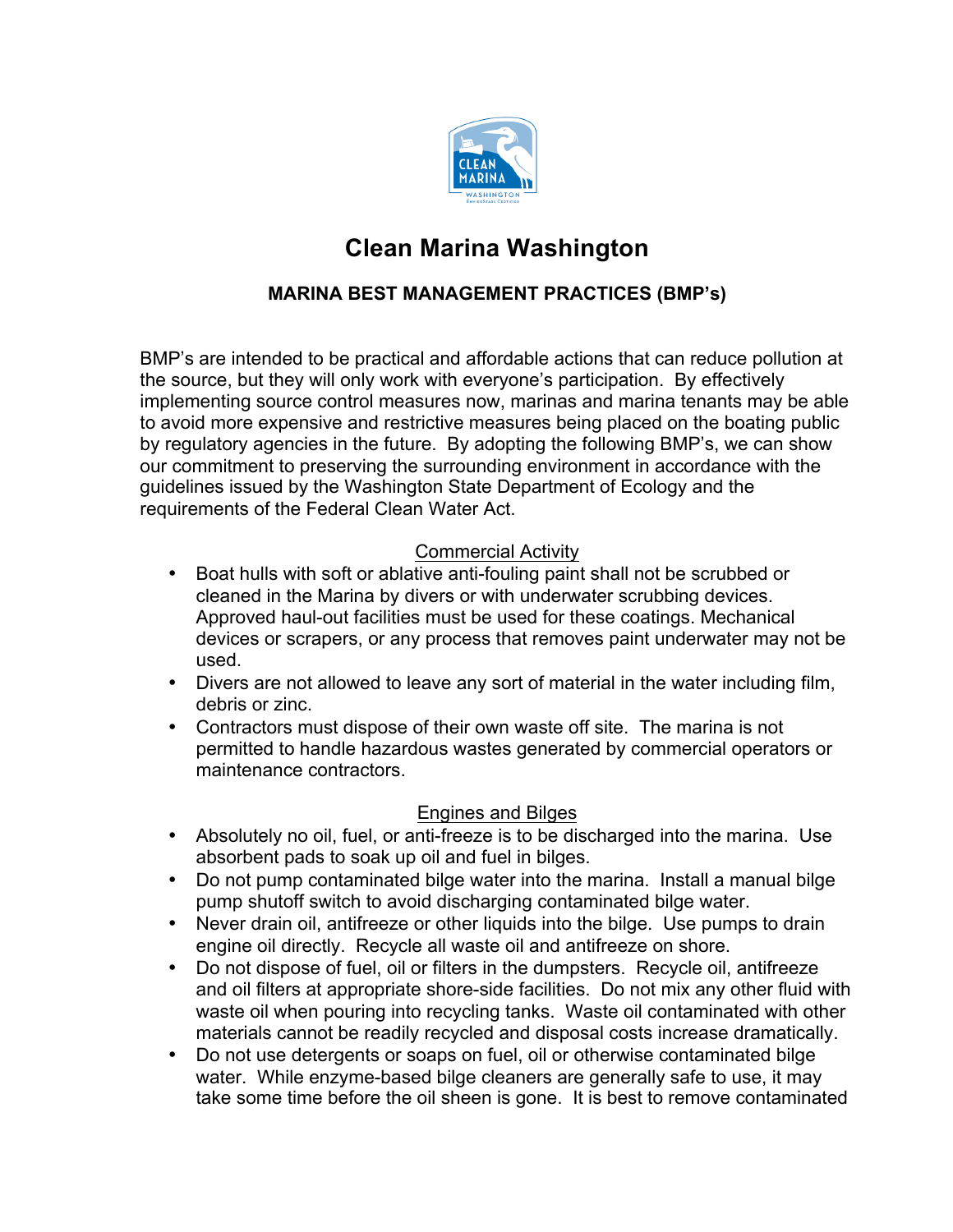water and dispose of it appropriately at on-shore facilities. The discharge of emulsified oil is a violation of state law. Use absorbent pads.

• In Washington State, boats that are over 26' in length are required to display an "oil Discharge is Prohibited" placard near the bilge pump switch (placards are available at most marine supply stores). Fines for discharging oil from a bilge can amount to as much as \$20,000 per day per violation.

## Boat Fueling

- Report oil and fuel spills immediately to Washington State's hotline at 1(800) OILS-911 and the National Response Center 1-800-424-8802. If you cause a spill, stop it at the source and start to clean it up immediately. Do not pour liquid detergent onto the spill; this is illegal, makes recovery impossible and makes the spill worse under the surface.
- Do not "top-off" or overfill tanks. Know your fuel tank capacity and don't wait for fuel to spill out of the overflow vent to indicate full. Place a bucket or an absorbent pad at the fuel vent in case of accidental overflow. Special No-Spill containers are available at marine supply stores for this purpose. Remember warm weather and direct sunlight can cause expansion and a fuel vent spill even after fueling is completed. In-line fuel/air separators and indicator whistles can be installed to reduce fuel vent spills.
- Do not hose down accidental fuel spills. Do not use detergents or soaps to clean up fuel and oil spills. Use absorbent pads when feasible.

#### Sewage and Gray Water

- Do not discharge sewage directly overboard. Discharge within three (3) miles of land is illegal and subject to fines up to \$2,000.
- Y-valves must be safety wired to ensure sewage flows into holding tank only.
- Store sewage in holding tanks and dispose of properly at a pump-out station or use a pump-out service.
- Even treated sewage is a threat to the shallow water environments. Do not discharge treated sewage (including Coast Guard approved MSD's) while in the marina.
- Minimize detergent usage and oily food waste in on-board sinks and showers. Scrape off table scraps and dispose of in the trash. Use shore side facilities whenever possible.

#### Vessel Cleaning

- Scrub and rinse your boat often. A quick rinse after each outing reduces the need to scrub the top-side with harsh cleaners.
- If cleaners are used, no visible suds or discoloration of the water are permitted. Spot clean or use small amounts of phosphate-free and biodegradable soaps only when necessary. Otherwise, use alternatives such as baking soda or vinegar as all-purpose cleaners. Remember there is no legal discharge of any cleaner to our waters.

# Surface Preparation and Refinishing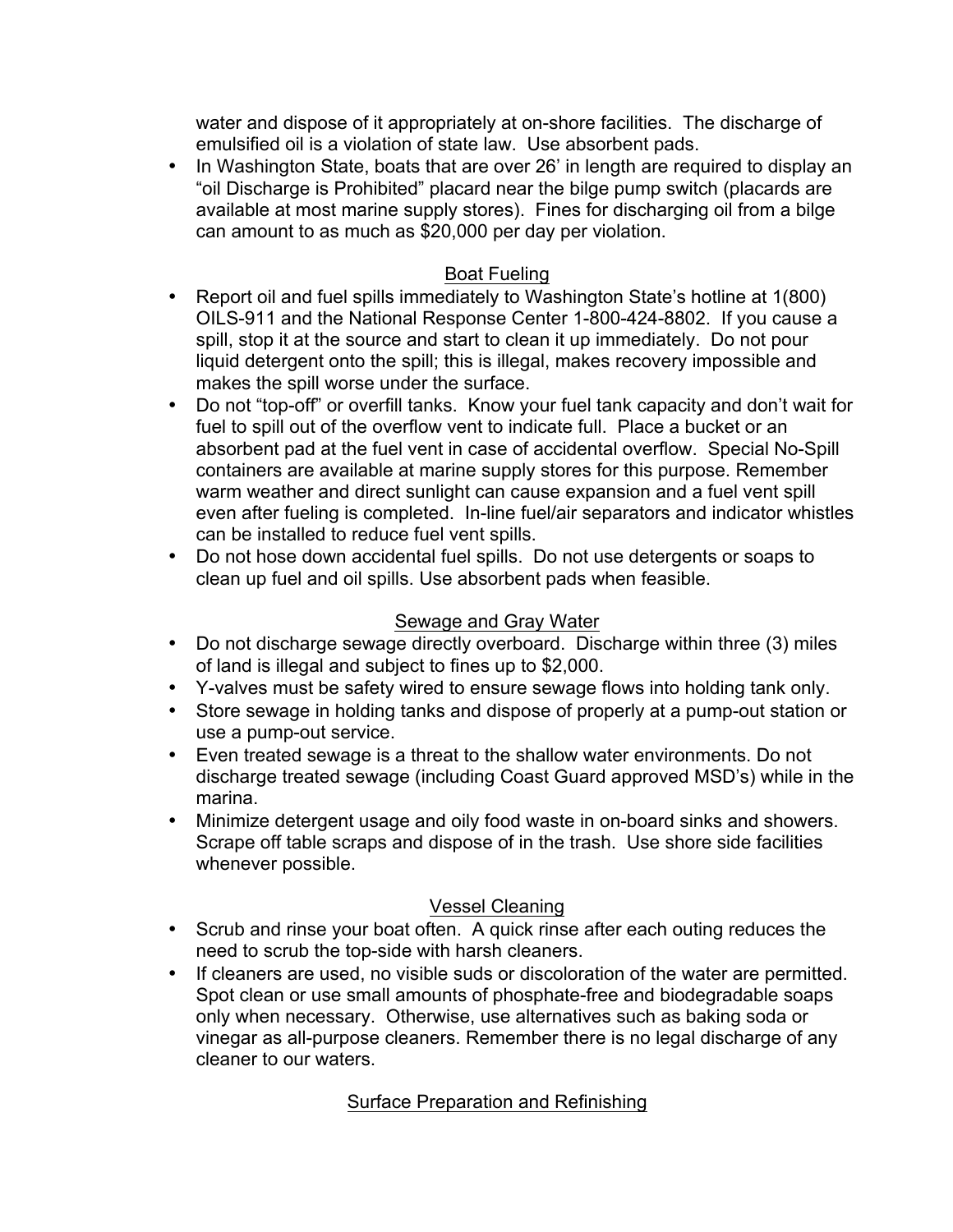- Painting and refinishing of boats (when in the water) is limited to minor touch ups. All work must be contained. Major work involving more than 25% of the boats above water surface areas must occur on land at a permitted boatyard. Schedule cosmetic work during annual haul-outs.
- Tarps must be used to capture all dust, drips, and debris. Any discharge to marina waters is a violation of state and federal law. Airborne particles may damage adjacent boats. The open water area between the hull and the dock must be tarped during rail or minor hull work.
- Do not work from a float or small boat.
- Limit use of paint, thinners and varnish on board or on the dock to containers of one (1) gallon in size or smaller.
- All paint mixing must be done on the shore, not the dock or the deck of the vessel. Open cans should be placed inside some type of secondary containment that will catch spills. A five gallon bucket or plastic tote works well for this purpose.
- Spray painting is not allowed while boats are in the water.

#### Hazardous Wastes

- Contact the county to locate an off-site disposal facility. Do not dispose of any liquid paint, solvents or other hazardous wastes in the marina trash receptacles or any solid waste container. Completely dry all paint cans before placing in the trash.
- All hazardous waste must be disposed of properly. Do not dispose of the following in the marina trash receptacles:
	- o Fuel, used oil, used oil filters, antifreeze or transmission fluid
	- o Paints, solvents or varnish
	- o Batteries
	- $\circ$  Wet shop rags
- Buy only the amount of materials you need. Use up remaining paint if possible. Take excess paints and chemicals home or dispose of them at the local hazardous waste facility. Do not discard these materials in the sewer or storm drains.
- Store usable chemicals, coatings and fuels securely on-board to prevent accidental overboard discharge. Do not store any hazardous or flammable materials on the dock, in lockers or elsewhere in the marina.

#### Solid Waste Disposal

- Securely store all garbage for shore-side disposal. "If it goes aboard, it comes ashore."
- Dispose of all garbage in the marina trash receptacles.
- Collect all pet waste in plastic bags and dispose of in the marina trash receptacles.
- Let empty paint cans dry out completely before disposing of them in the marina trash receptacles.
- Recycle aluminum, cardboard, glass, plastic drink bottles and newspapers.